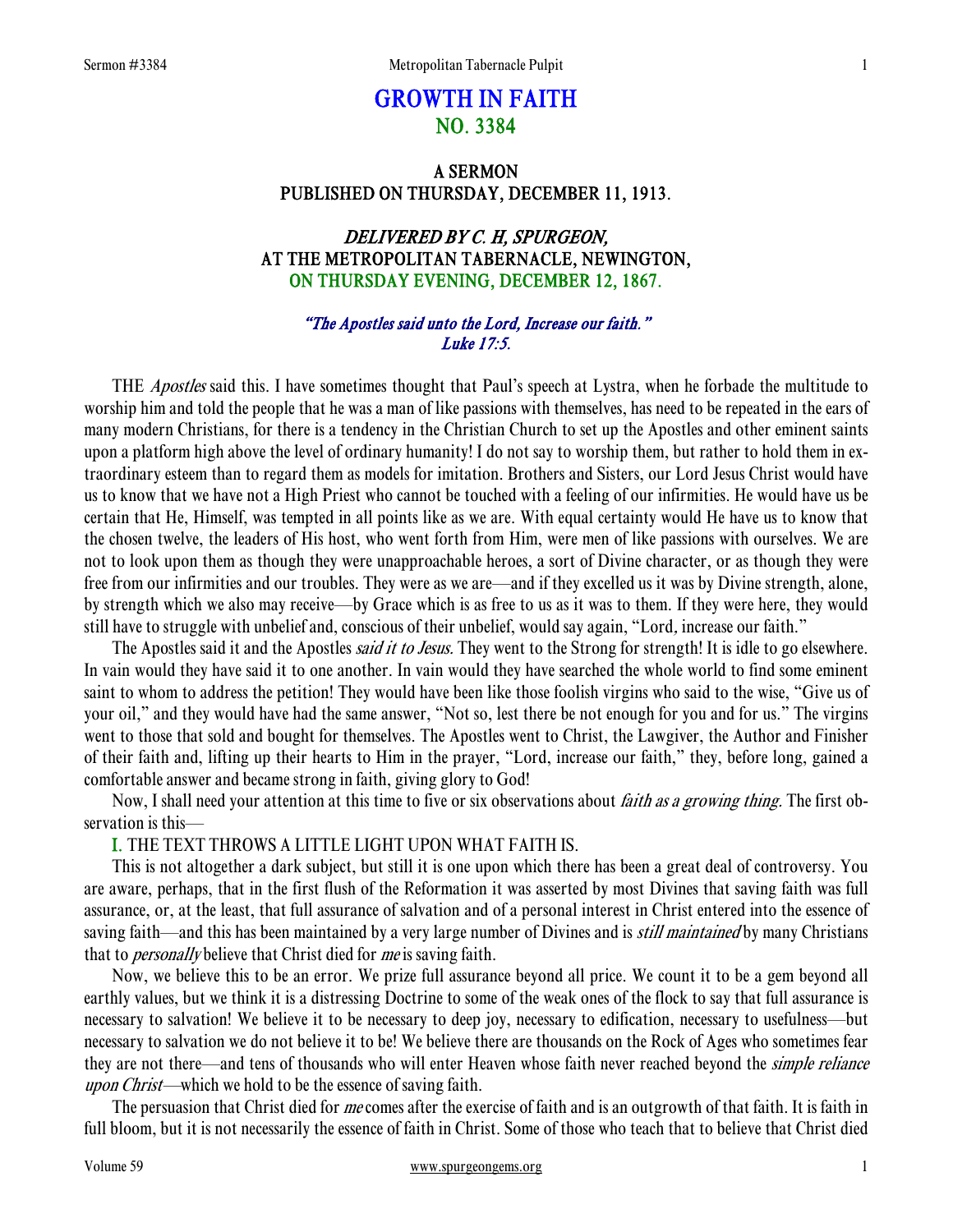for me is faith, teach at the same time that Christ died for everyone! Now, it will strike your mind at once that this kind of faith which they teach is nothing but the belief of a very simple truism, for if He died for everyone, then He must have died for me—and my believing that he died for me may, as far as I can see, be a simple intellectual operation—having nothing to do with the heart—and certainly not requiring the assistance of the Holy Spirit, for anyone can believe that since as long as Christ died for everyone, he died for me! Faith of that sort is a very simple thing and although every Christian is also to perceive that Christ died for him, finally, yet if you *begin* with that, you begin at the wrong end and you may be guilty of presumption instead of exercising the faith of God's elect!

What, then, is the essence of saving faith? It is *this—trust in Christ*—dependence, reliance upon Him. It is a belief that Jesus Christ is the appointed Savior of the world. That He is also the Atonement for sin. But it is more than that—it is a trusting in the work of Christ to save you. As to whether Christ has died for you in particular or not, that you shall find out, by-and-by, but faith is coming empty-handed and accepting Christ's fullness. To come naked and take His righteousness to be your glorious dress. To go, vile, to the Fountain which He has filled with blood, to be washed therein in fact, to have done with all self-confidence and to put your whole reliance in the Lord Jesus Christ. Whoever has this is saved—whatever else he has not, he is saved! And neither death nor Hell shall ever destroy a man who in simple, honest confidence depends on what Christ has done for the salvation of sinners. If you lay hold upon Christ to be All in All to you and if you say, "Nothing but Jesus do I know—what He has done is all my rest and all my rejoicing," then you have God's promise for it, "He that believes on Him has everlasting life." And you have it and you, therefore, shall never perish!

 This, then, is saving faith, and this is the very soul, and essence, and substance of it! It is not, in itself, full assurance, but full assurance grows out of it. In the Helvetic Confession, faith is said to be "a most firm confidence in Christ" another little mistake! A most firm confidence in Christ is faith and is strong faith—but there may be faith where there is no "most firm confidence," though this may be a very valuable evidence. Faith, however, may sometimes be mixed with unbelief. But where any amount of reliance upon the Lord Jesus Christ exists, there is the evidence of *true faith*, although that reliance may not amount to a happy, comfortable, delightful persuasion of one's own personal salvation. Yet it is faith, saving faith, and will save the soul of him who has it! Let that stand as the first observation.

II. Secondly, FAITH, WHEREVER IT IS, IS CAPABLE OF GROWTH.

 The Apostles said, "Lord, increase our faith." Faith is the gift of God and it is given us by degrees. Faith is not always the same in degree, even at the time of the new birth. All children are not alike strong when they are born into the world. All faith is not alike strong at first. Sometimes those who are first at the beginning, get last afterwards—and sometimes those who are last at the beginning, outstrip the others! God does not give us all the same endowment of faith when we commence. Some of us are very tender, much troubled and find it very difficult to lay hold even upon the least of God's promises. But the faith is all of the same nature—though it is not all of the same quantity and degree—it is all the same quality. A diamond is a diamond, though it is no bigger than a pea or the point of a pin—it is precisely of the same character as the Koh-I-Noor, though it is not so large. So with faith. Faith as little as a grain of mustard seed is just as much the faith of God's elect as if it were as large as a mountain! It is still living faith. It is the same, though smaller in amount. It is not always the same in quantity when we receive it, but after we have received it, it grows.

This is proved by the later lives of the Apostles themselves. Take Simon Peter as an instance. At one time poor Simon, indeed—how he was to be pitied! He sat down to warm his hands at a fire in the High Priest's palace and, as he was sitting there, a pert servant girl said to him, "You, also, were with Him." And so weak was Peter's faith that he actually denied his Master! But not many weeks after that, the Holy Spirit descended on Simon Peter and now the same man who blushed with fear before the flippant maid is standing up before thousands in the streets of Jerusalem and delivering himself with the greatest bravery on behalf of the Gospel of the Crucified Christ! There is now no fear, or trembling, or unbelief in Simon Peter, for Pentecost has come and he is made strong and bold by the Holy Spirit! How wonderfully has he changed! You might almost have thought that there were two Simon Peters, rather than one, so marvelously has he grown in faith and courage!

Further, that faith grows is very clear from the fact that there have been and are *thousands of other persons* who have evidently had more faith than you or I ever had, and yet who have found that their faith was not always strong. Look at the martyrs—how they went to their deaths singing hymns on the road. How many of them triumphed in the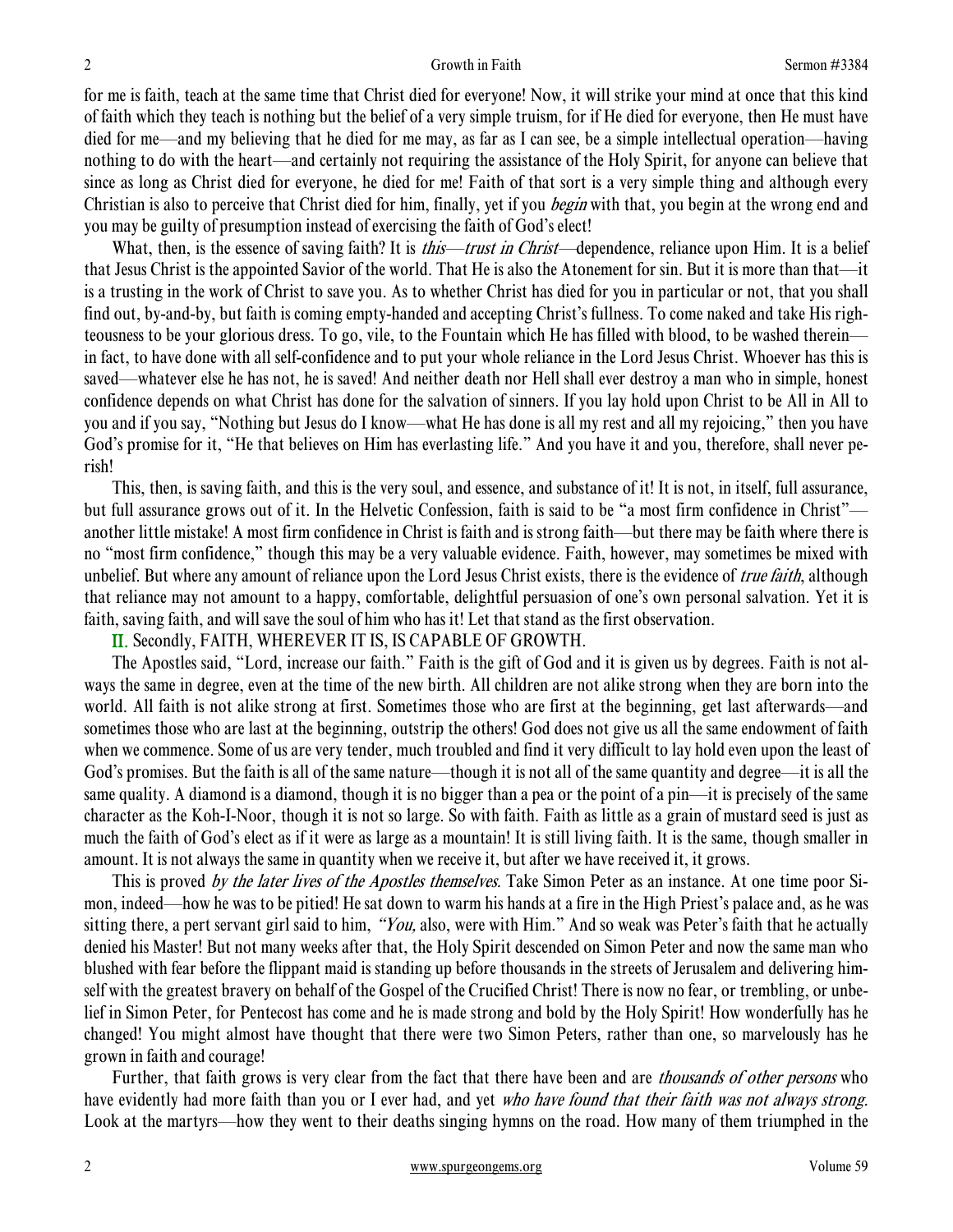#### Sermon #3384 **Sermon #3384** 3

amphitheater when wild beasts tore them to pieces! How they were thrown into damp, reeking dungeons, where they laid until the mildew grew upon them and there they were left to starve—and yet how there they died with joy in their hearts and songs on their lips! Those were men and women of faith whose shoelaces you and I are not worthy to unloose—they were far, far greater than we! And yet if you had spoken to any of them, they would have said that they were no better than we are when they began, but that God had, by His Grace, nurtured and tended their faith until it had become what it was. Do you know what this growth in faith is? We never become nursing fathers and mothers to any of our Brothers and Sisters or our hearers until we have this growth in faith. I bless God that I have seen many of you grow in faith—and my earnest prayer is that everyone of you may grow to the full assurance of hope unto the end, so that I may have to say of you all, "Your faith grows exceedingly, and your love unto all the saints." Yes, Brothers and Sisters, we do see faith grow in others quite as plainly as we have ever seen the shrubs and the plants growing in the field!

Moreover, *I think you and I are conscious that our own faith has grown*. I know mine has. I know it is weaker, sometimes, for we may grow backwards. Yet I am conscious, taking the run of the years, that my faith is stronger than it was.

I will tell you how faith grows. Sometimes it grows *in intensity*. You believe the same things, but you believe them more firmly. A child has a pearl in its hand. Yes, but now the child has grown up into a man and he has the same pearl, but how differently he holds it! When, as a little child, he held the pearl, then you might, perhaps, have taken it away from him. But now that he is a man, see how he doubles his fists and grasps the treasure! So it is with the man who grows in faith. He gets such a grip upon eternal Truths of God that you cannot take them from him! He has learned to stand firmly. He is not carried about by every wind of doctrine. He keeps the helm of his soul fixed right to the port where he is bound—let the wind blow and the storm howl and moan as it may!

Faith also grows not only in intensity but *in extent*, so that you believe more than you once did. At first we believe a few great Truths and then knowledge comes to our assistance and instead of only three or four great majestic Truths of God, we learn ten—and as we advance further we learn a hundred! Sometimes, however, we grieve to confess that as our faith grows in extent, it diminishes in intensity, which is a very poor gain. But if we believe more and believe all with the same intensity as we did at first, then is our faith growing, indeed, and we are advancing after a most healthy and happy fashion!

Faith *does* grow—we know it does—in these two respects, for we have, some of us, been conscious of the growth in ourselves. Beloved, *it would be a very strange thing if faith did not grow*. It was a great miracle when Joshua made the sun stand still because that day the sun was the only thing in all the world that did stand still! Everything else was moving. It is part of God's law that every star shall revolve—that there shall be nothing inert. Even the great sun, itself, rolls round and is constantly going on its mighty way. The sun was the only thing that day that stood still and, therefore, it was, indeed, a miracle! Now, if faith did not grow, it would be the only thing in the Christian that stood still and did not grow—for everything else in the whole man certainly grows.

Does not Christ teach us this, again, by His talking of, first, the blade, then the ear and then the full corn in the ear? At another time we are told that we are children and that we think as children, and speak as children—but that when we shall become men, we shall put away childish things. In other places something is said about little children, then about children, and then about young men and then about the fathers. I will not quote all the instances—they are too numerous—in which both by metaphor and by plain speech, we are taught in God's Word that the whole Christian grows and, therefore his faith, which is as his right arm, must surely grow, too!

Faith, then, is a matter of growth. And now thirdly—

III. GROWTH OF FAITH IS VERY DESIRABLE. I said at the first that the very least faith is saving, but then it is not desirable that we should only have the very least faith. It is exceedingly desirable that we should get the greatest possible faith!

Growth in faith is desirable and it is so, first of all, *because unbelief is a very great sin* and where there is little faith there is evidently lurking unbelief and, consequently, sin—and no true Christian would like to be easy while he is daily committing sin. It is not possible for us to be weak in faith without transgressing. Weak faith may bring us a blessing, but weakness in faith is an evil—and to indulge weakness in faith and not to struggle out of it would only be a willful increase of guilt!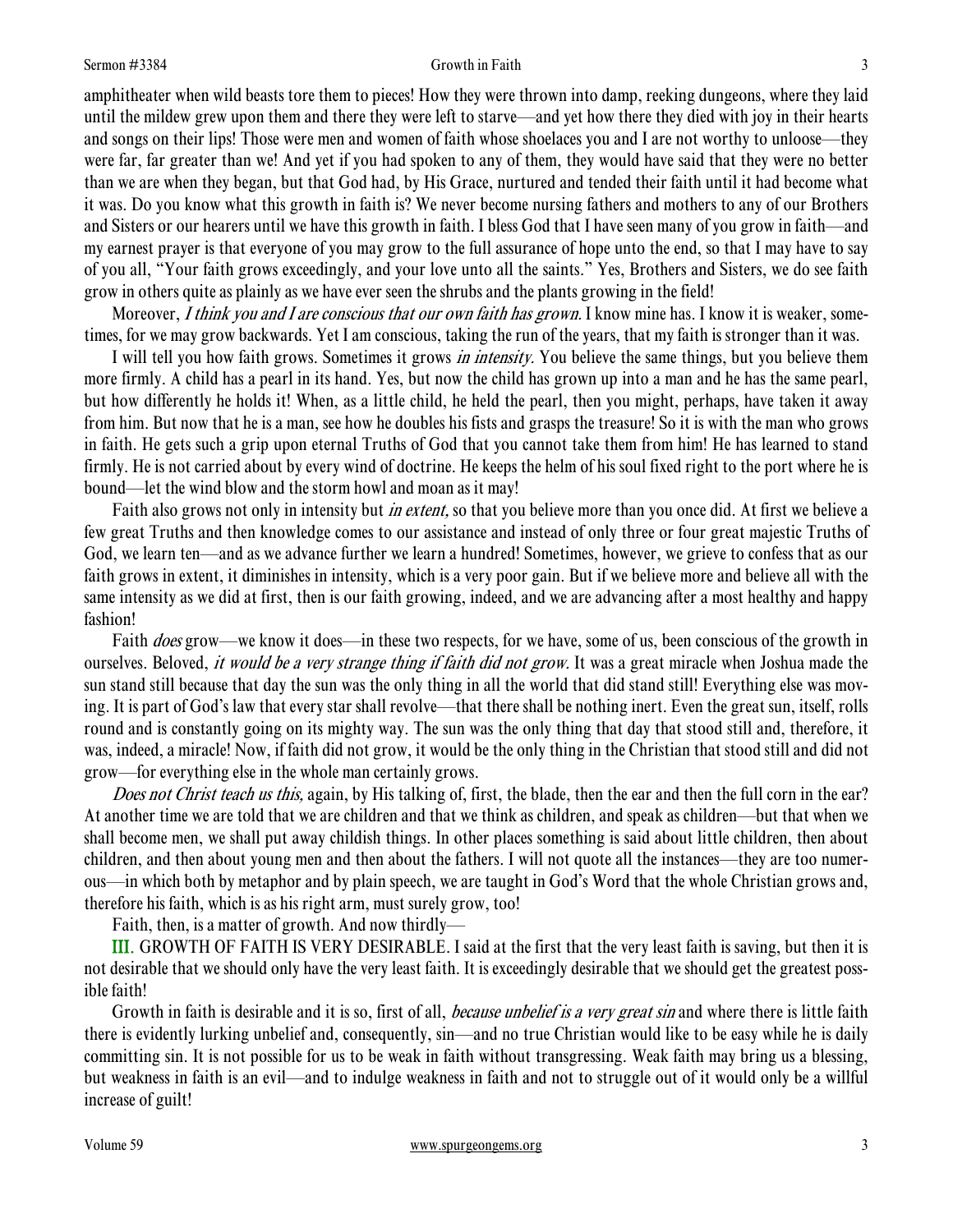#### 4 Growth in Faith Sermon #3384

 Brothers and Sisters, I do not think that we ever estimate aright what a bitter and an evil thing our unbelief is. It is a question, really, whether there is any other sin which makes so direct a stab at the Truth of God as this does! It is a question whether there is any sin more defiling to us, or more dishonoring to God. Brothers and Sisters, we ought to daily aspire to the highest faith in order that we may expel unbelief—and so be delivered from constant sin!

Growth in faith also *is necessary for our sanctification*. It is by faith that sin is kept down and that all our Divine Graces grow. Unless faith is vigorous, we cannot expect to be making progress towards perfection. Sanctification is a daily and unceasing thing. It is carried on in our thoughts and hearts by the Holy Spirit, but faith in the precious blood is the great means He uses for that sanctifying.

We overcome sin through the blood of the Lamb applied to us day by day by the hyssop of faith. Brothers and Sisters, if you neglect your faith, you will soon find that, struggle as you will, to advance in other Graces, your struggles will be all in vain. Faith, faith, faith—this is the reservoir and if this is not well filled, the pipes will soon run dry!

Again, growth in faith *is necessary to our comfort*. Little-Faith goes to Heaven, but his feet are sore on the road. He gets into the Kingdom, but it is like a leaky vessel that has cast its precious cargo overboard and only just manages to get into port—it almost founders at the harbor's mouth. Little-Faith stumbles at a straw, but Great-Faith is very full of comfort. His mind is stored with grateful recollections of past mercies and his eyes beam with the fond anticipations of mercies yet to come—and so Great-Faith makes a Heaven for itself here below—and goes towards the songs of Glory rehearsing some of them on the road! Give me strong faith in God and I need ask for nothing else, for strong faith will turn poverty into wealth, weakness into strength, deep sorrows into lasting joys and monster difficulties into marvelous triumphs! More faith and you shall have plenteous comfort. It is always feast days and feast nights—it is a merry Christmas all the year round to a soul that has an unstaggering faith in the promises of the blessed God!

Strong faith is also *very necessary to our usefulness*. If we go to our work timidly, scarcely knowing our own interest in Christ, we may have a blessing, but it is not likely to be a great one. But when we know whom we have believed and have tasted and handled that the good Word of God is assuredly ours, then what we speak will come with Grace and power—and under the varying unction of the Holy Spirit there are more probabilities of our success when we work with faith than when we work with doubting! Indeed, it is to faith that the blessing comes! I question whether our preaching in unbelief is of much service, but if we preach believing that souls will be saved, then they will be saved! If we preach relying on God's promise that His Word shall not return unto Him void, it *will not* return void, but there shall be fruit for the sower according to the assurance of our faithful God!

 Brothers and Sisters, I cannot now speak to you at length upon a topic so important, but I leave it with you, being assured that you cannot think too much of it. To have your faith growing exceedingly is desirable above all things. Seek for it, I pray you, and may the Lord grant it to you according to His fullness of mercy. But now let us ponder the joyous truth, that—

### IV. GROWTH IN FAITH IS OBTAINABLE.

 The Apostles would not have asked for it, would not have been allowed to ask for it, if it had not been possible to receive it! They did ask for it, they did receive it and, therefore, you and I may ask for it and receive it. They exhort us to obtain it—at least they practically do so by their example—therefore we may obtain it. It is always a sad thing and greatly depressing to Christian growth when you picture in your mind's eye great and eminent saints as being far above anything that you can ever be. Brothers and Sisters, let me beseech you, when you read the life of such a man as Dr. Payson, do not say, "He is such a spiritually-minded man! I shall never be like he!" You *shall* be like he by God's Grace! When you turn to the life of Whitfield, young man who is about to enter the Christian ministry, let not the Evil Spirit say, "You cannot be so devoted and so seraphic in earnestness as he was." Why not? Where Whitfield fell short of being perfect, you fall short with him and you will be short, indeed—but why not be as he? The same Master who made him has also put you upon the wheel. The same Spirit who kept him fervent and faithful has promised to dwell in you! Why should not the same results be produced? I know that you sometimes look up to those who are more advanced in the Divine Life than you are. You who have lately been united to the Christian Church envy them—you do not think that you can ever reach their standard. Ah, Beloved, be it your prayer to reach the best in the Church, that if it is the Lord's will, you may feel yourselves to be less than they are and yet to be in reality far fuller of God's Grace and love, and every good thing than any of them! Aspire, my Brothers and Sisters—do not despair, but aspire for God's Glory, to prove to this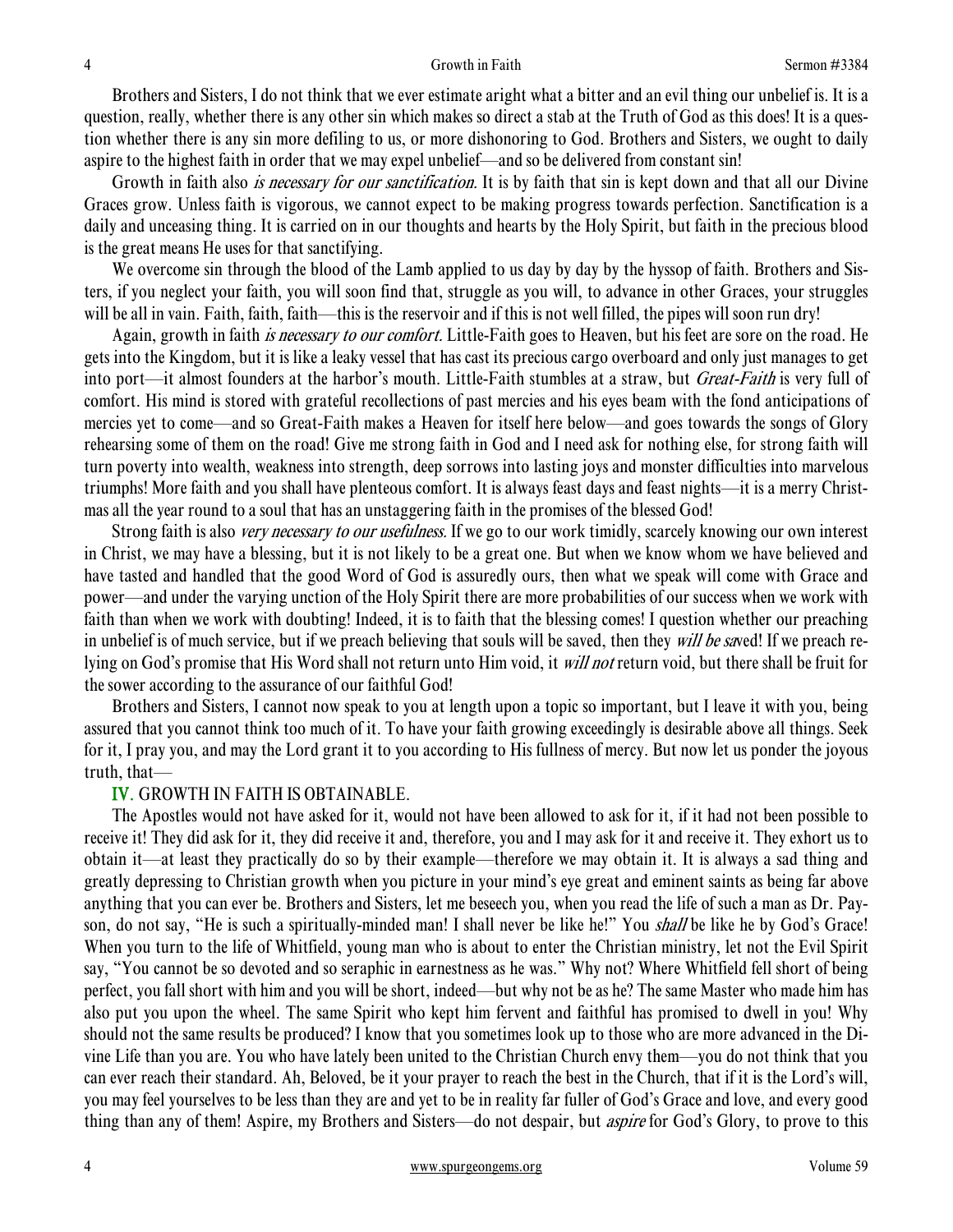#### Sermon #3384 Sermon \$384

wicked world that Christianity has not lost its vigor—that it is still possible for us to be as simple-minded and as heroic as the Apostles were. Aspire to what they obtained! Ask for an increase of faith, as they asked for it—and when you have it, be not content even with that, nor think that you cannot by any possibility be as full of faith as they were!

 I know that the enemy will tell you that you are placed in a position where you cannot possibly be so full of Divine Grace. Tell the enemy that he is a liar from the beginning! You may be in a position where you cannot be extensively useful. You may be where you are neither called upon nor expected to do many of the works which others perform. But circles are admired and praised not because of their largeness, but their roundness! So you will have honor from God, not according to the size of your sphere, but according to the completeness with which you fill it, doing as unto the Lord who requires of you according to His will and through His Grace. A nursery maid having the care of two or three children, teaching them the sweet story of the love of Christ and seeking to bring their hearts to Jesus may be more faithful than I am with a large congregation continually listening to me. She may do all her work—it will be hard for me to do all mine. You with a little shop and much labor to make both ends meet—and with a large family to bring up in the fear of God—may have more honor from the Master, at last, than many a man whose name is blazoned before the world!

It is not where you are, but *what* you are. And it is not how you are seen, but how you live in the sight of God. That is the thing that matters! Ah, dear Friends, it is possible that in the sphere where you are, to excel as much in faith as Paul did when preaching at Athens! Or Peter, standing in the midst of Jerusalem before the Parthians, Medes and Elamites! Let nothing deter you. Believe that you would not be taught to pray, "Lord, increase our faith," if God would not answer the prayer—and that He will answer it and give you the highest faith that ever man had—even you, so that on the sickbed, or in the midst of poverty you may be as illustrious an example of faith as the best known Believer who has ever adorned the annals of the Church. But to proceed—as this growth in faith is obtainable, so, in the next place—

V. THERE IS A PROPER MEANS FOR OBTAINING IT.

 If I might advise you, the first means I would lay down for making faith grow would be that which the Apostles adopted, namely, *prayer*. They said, "Lord, increase our faith." Pray much that your faith may grow. Oh, I am afraid in this naughty age in which we are so busy with a thousand cares, that we are only too deficient at the Mercy Seat and this accounts for the fact that there is so much superficial religion among us. If you would learn to believe God's promises, go with the promises to God and see them in the light of His Countenance! Plead them with solemn earnestness, not wavering before the Mercy Seat till you have a comfortable assurance that God will be to you what He has said. Let us have more prayer and there will be more faith!

Next to that, *search the Word more*. The more we are familiar with God's Inspired Book, the more likely shall we be to believe it. If I want to believe a story which is current, I shall best strengthen my credence of its truthfulness by hearing it constantly repeated. When I begin to examine a Doctrine and I see that the Doctrine is clear, then I cannot help believing it. Now come to the Word of God, pure and unadulterated, and, as you read it, it will be its own witness. The glory which "gilds each sacred page, majestic like the sun," will flash before your eyes and you will then marvel that you ever could have doubted it. And let me tell you—many a promise which you have passed over before, or thought it to be scarcely worth attention, will shine out in splendor and delight your eyes and enrapture your spirit! Oh, how dead is the Word of God at one time, to what it is at another! You shall read it in the dark without the help of the Holy Spirit and it shall be to you like Christ in the eyes of the unregenerate world—"without form and comeliness." But at another time, when God shines upon it, you shall find it to be marrow and fatness to your soul and you will wonder that you have ever risen from perusing it, so delightful shall it be to your soul!

Volume 59 www.spurgeongems.org 5 Search the Word much! Seek to enquire into the facts and Doctrines of the Gospel. There are very few theological treatises issued now-a-days. You do not read theology. You do not care about it! I know what you read—three-volume novels and especially religious tales in magazines! I wish that we were rid of these religious tales. I like irreligious tales much better, for when they are downright irreligious, people will not read the trash—but when these tales are flavored with a little of the spice of godliness, they go down with them and their heads get stuffed up with the silly nonsense they read! And instead of being the better by what they read, they are rather the worse. I wish you would sit down and study some of the good old stuff which your grandmothers used to read. Some of those old men and women used to sit down and when they had put on their spectacles, would read through some treatise on the Doctrines of the Gospel. Those were the grand old women who, when the minister was unsound, soon let him know that they would hear no such old wives'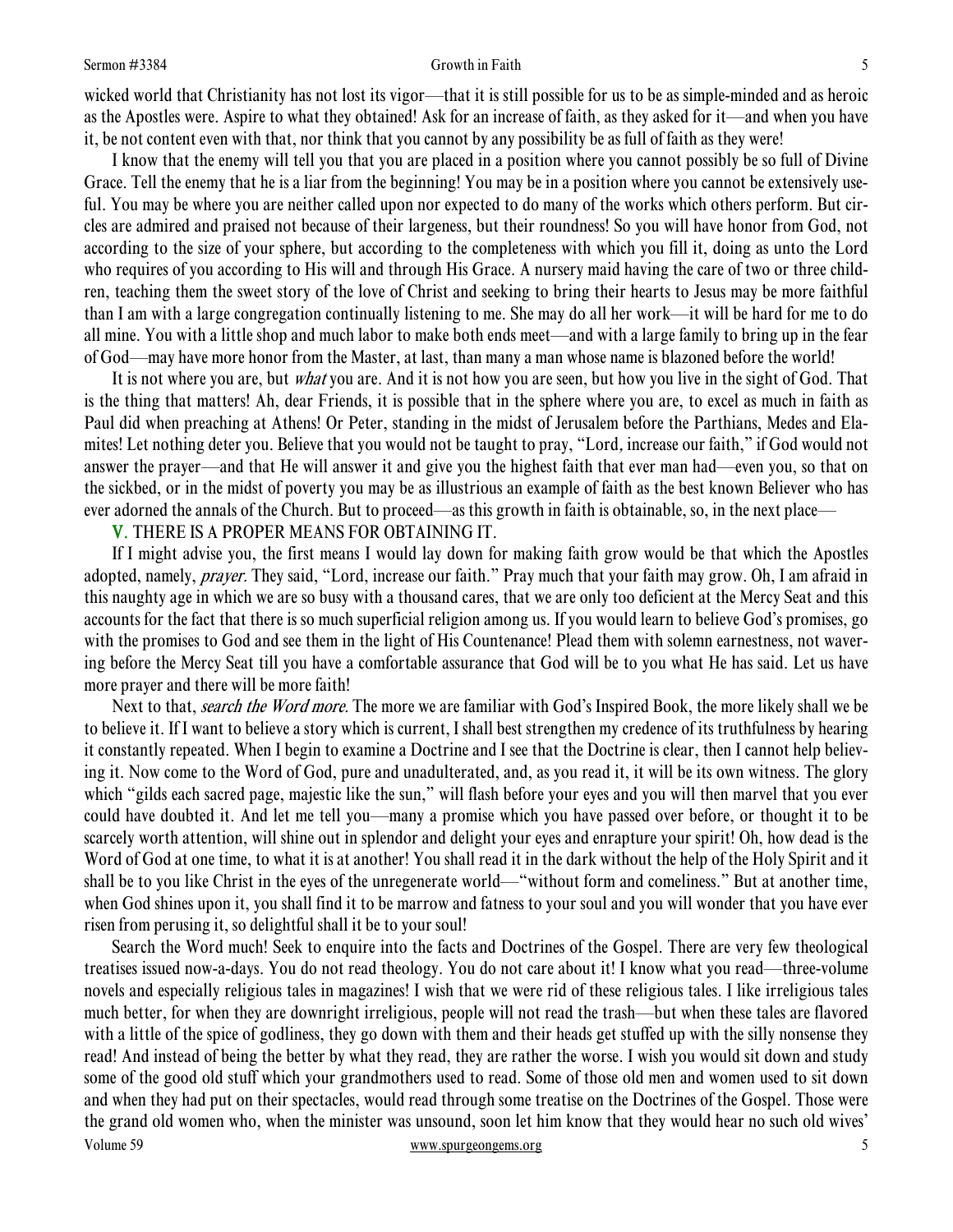fables, but would only have good Gospel Truth! And their husbands were of the same sort—they read and searched for themselves. Now-a-days I believe that if a man has only a glib tongue, he may preach very much what he likes. There are hundreds of our hearers who today would go after a Calvinist or even a hyper-Calvinist and tomorrow would go and hear an Arminian—and it would all be good because of the garnishing and because of the little sprigs and flowers all over the dish! God deliver us from such religion as this and give us to know the Truth of God by searching it out! Do, dear Friends, search out the Truth in God's Word. Seek to get a firm grip and deep knowledge of it. It were well for half the Christians in England if they would learn the Assembly's Catechism. They would get a world of knowledge even by that compendium, but getting the Truth by the Word is an even more profitable means of increasing our faith!

Let me say again that faith is very frequently helped to grow by communion with the saints. Those of you who are younger will often be helped by talking with the more mature and advanced in the Christian life. Yes, the sickbeds of those who are tried and afflicted are often a school in which young disciples may learn lessons in faith! Here you may be enriched with pearls and gems which can be bought in no other market. And suffering saints—men and women who have been in the furnace and have the smell of the fire upon them, who have become like silver purified seven times, who can bear their witness to help given in days of poverty and of deep sustaining Grace in seasons of sore bodily and mental anguish—these can greatly enrich and, through what they shall give, your faith shall grow!

And your faith will also grow, no doubt, when God treats you as He has treated them, for, after all, other people's experience is not of half the value to us as is our own. It is when we feel ourselves in the pinch, when we begin to pass through the fire that we fly to the Eternal God and rejoice that "underneath are the everlasting arms." Ask for the sanctified use of affliction! Pray for the sanctified use of prosperity, too, and so by all Providential means your faith will grow.

Remember, however, that the only real mode of growth in faith is by the power of the Holy Spirit. As I said at the commencement of this discourse, Peter's growth in faith came upon him at Pentecost. And it was the same with the others of the twelve—they became new men because the Spirit's power rested upon them. Beloved, if we have more of the power of the Spirit of God, more exercise of His power within us, our faith will increase!

 Faith, then, is a growing thing. We ought to desire to have it grow. It can grow and I have told you some of the means by which it may grow. And now two or three minutes upon—

VI. THE WAYS IN WHICH YOU CAN HINDER ITS GROWTH.

 I say only two or three minutes, though it is a very large subject. You can very easily hinder your growth in faith. You can do it by neglecting faith, by letting your Bible grow dusty, by leaving a ministry which is edifying, by despising the Holy Spirit. You can do it by not exercising what you already have. You cannot lose your faith if it is true faith, but you can lose much of its comparative power by worldly-mindedness, by giving yourselves up to covetousness, by forsaking the assembling of yourselves together, as is the manner of some—by falling into sin, by tampering with the flesh, by indulging in vanity—by anything which will grieve the Holy Spirit! You may also weaken your faith by dwelling far from the sun. Dwellers in lands of snow and ice soon grow cold, and so may it be with us by living far from God and the Sun of Righteousness. As by refraining from meat a man may soon grow weak, so by abstaining from spiritual food and soul nourishing, our faith will soon decay. As a long drought quickly makes the flowers of the garden to droop their heads, so if there is a drought of Divine influence upon you, very soon your faith will begin to wither. By living, however, close to God and simply looking up to Him for everything, your faith my continue to grow until it gets to be the full assurance of faith and, like Abraham, you are "strong in faith, giving glory to God." And here I shall close by saying, let it be one of the resolute pursuits of our life, that being saved we may—

VII. SEEK AFTER THE HIGHEST DEGREE OF GRACE THAT IS OBTAINABLE.

 I have heard of a good woman—a widow—who was once in great trouble when visited by her pastor, but on a second visit she was found to be very happy. "What has happened?" enquired her pastor. "What has made you so cheerful?" She said, "I have been reading that precious word, 'Your Maker is your Husband.'" "How has that comforted you?" he said. "Why," she answered, "when my husband was alive, I always lived up to his income. But now that my Maker is my Husband, I will try to live up to His income and oh, what a task I have got before me if I am to live up to the income of God that has no bounds and no limits and knows of no such thing as exhaustion! If I may draw upon Him to the utmost extent of His income, how richly I may live!"